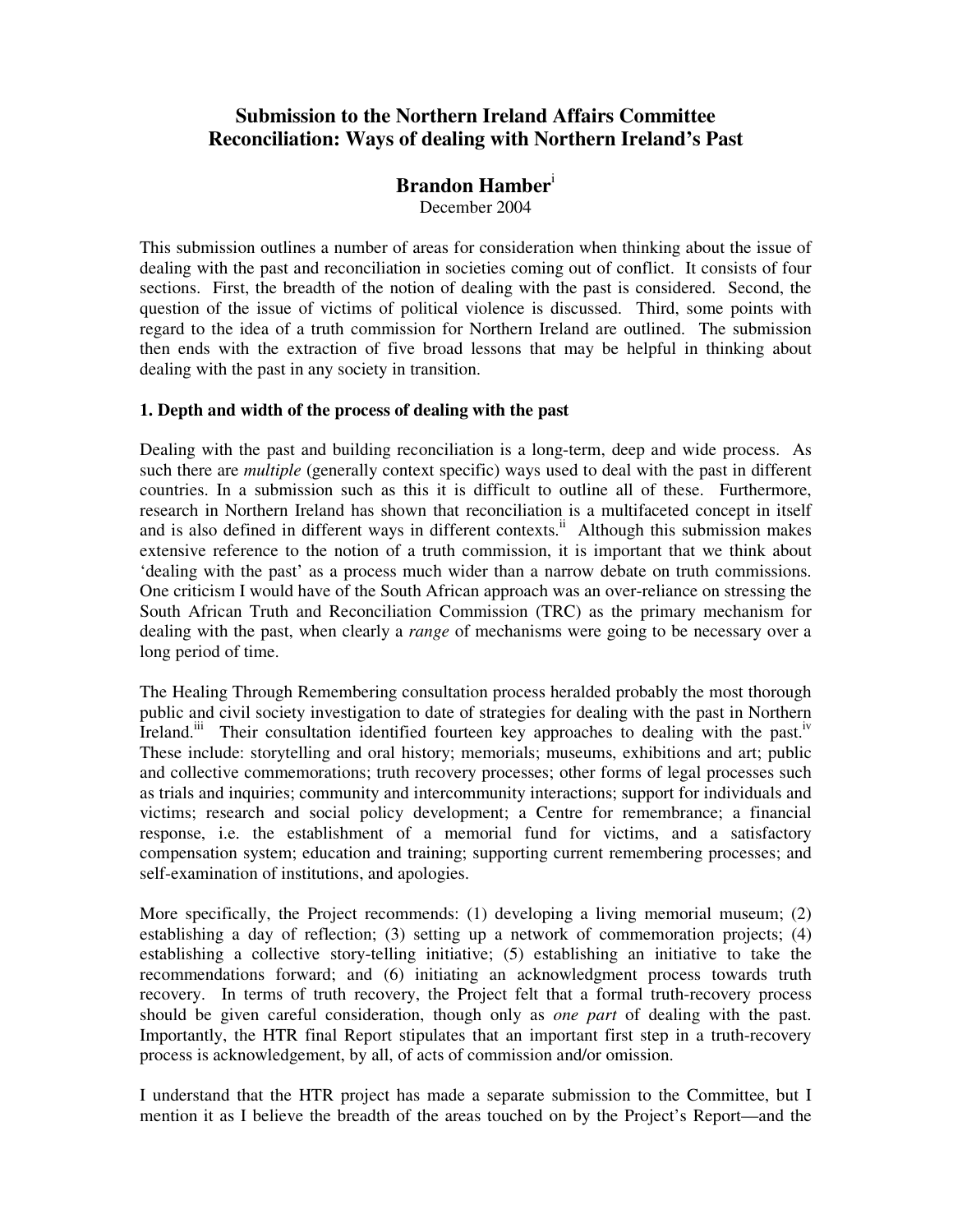different methods for dealing with the past referred to in their consultation as outlined above highlight the various components that will need to be addressed to holistically deal with the past. I draw attention to them because some, if not all, will need to be addressed in one way or another in any society attempting to deal with the past and build reconciliation.

## **2. Victims and dealing with the past**

Support services for victims of political violence are a critical component of dealing with the past. A long-term process of dealing with the needs of victims should be put in place—to date a range of steps for addressing the needs of victims have been set up in Northern Ireland.<sup>v</sup>

That said, state responses to the impact of the conflict in and about Northern Ireland have been criticised for being slow and limited. There was until recently a 'policy silence' in the areas of health, social services, education and other provisions for victims of the conflict.<sup>vi</sup> This has resulted in a legacy of distrust (especially of statutory services) within many community groups working with victims of the conflict. My research and that of others has shown that the process of supporting victims came fairly late in the day and initially was somewhat chaotic in its development, although the process is currently stabilising.

The biggest threat to support services in Northern Ireland remains the lack of commitment to fund and support victims over the long-term. International lessons suggest victims support needs to continue for decades and the two-year funding cycles for Victim Group Core Funding in Northern Ireland is inadequate in that regard. Many victim groups remain concerned about the possibility of long-term funding, sustainability and support. Although they hold fairly divergent views at this stage about how best to deal with the past (e.g. should there be a truth commission, a memorial listing all those killed in the conflict), most however would agree that ongoing support remains a priority.

Having said that, the provision of extensive counselling or setting up public health facilities, although welcome, do not fully address the wider notion of dealing with the past. Of course, victim support services are necessary. Victims need to be provided with the space to tell their stories, be heard and be *officially* acknowledged. However, when considering the notion of dealing with the past more broadly, we should not fall into the simplistic trap of arguing that revealing (telling the truth) or storytelling as it is sometimes called is *instantly* healing. Storytelling may be a necessary step, but testimony is not sufficient in itself to heal all victims, address the wounds of the past or deal with the past more generally.

My work over the years has routinely shown that victims are unlikely to divorce the questions of truth, justice, the labeling of responsibility for violations, compensation and official acknowledgement, from the healing process. Therein lies the challenge: setting up sufficient support services for all victims of political violence could be envisaged, but integrating their other needs—some perhaps overridden in the name of peace, such as the right to justice—is infinitely more complex.

Victim rights, and the intricate needs of individual survivors with regard to truth, justice and reparation, are often negated by compromises made to ensure peace (such as the release of political prisoners). As such governments and political parties may find themselves at odds with victims as political processes often move forward more rapidly than personal processes. If so, policymakers and governments will be required to deal as best they can with the legitimate frustrations of victims whose rights have been violated—a less than ideal position.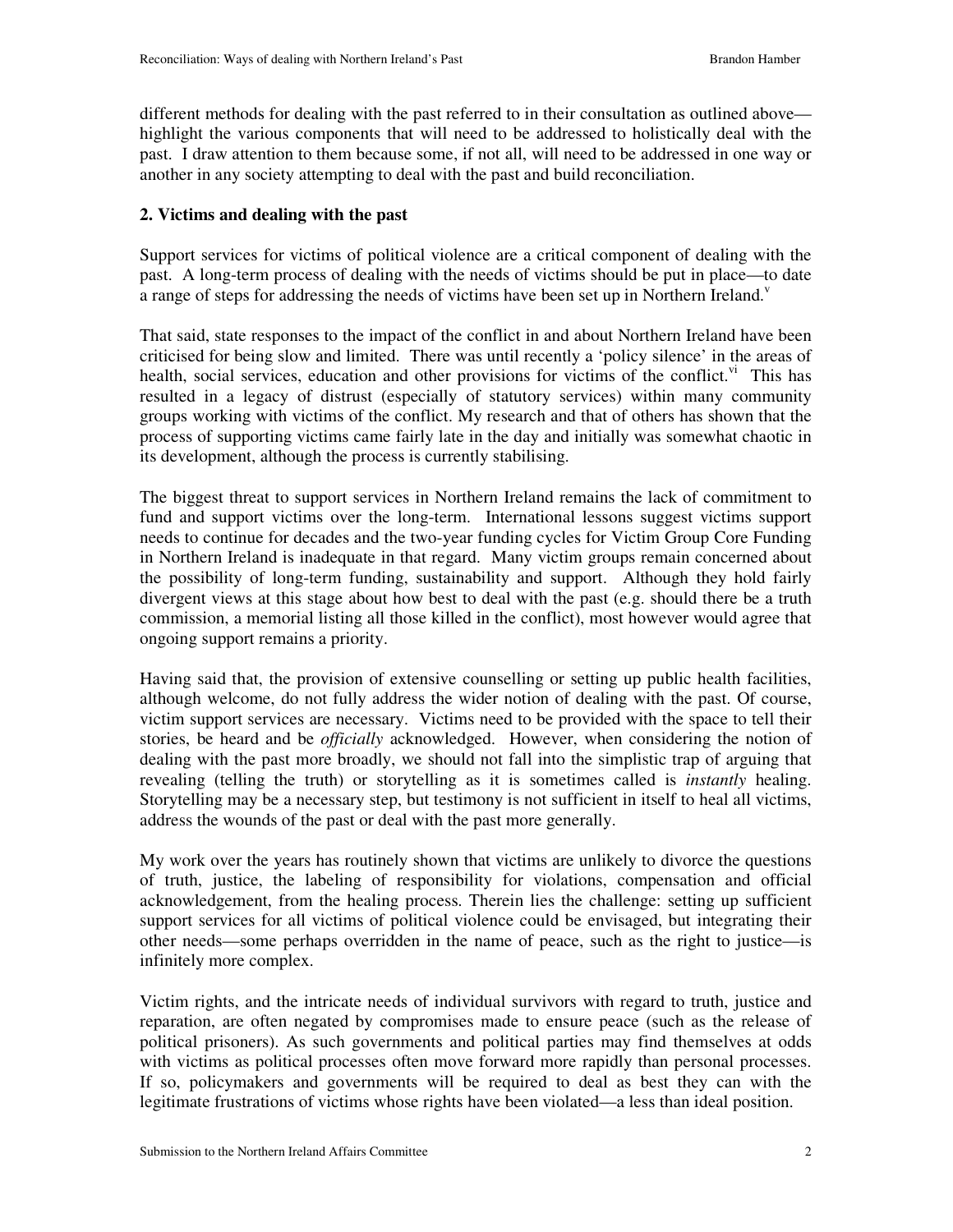The denial of certain rights to victims often leads to the understandable desire by victims to want their pain to be legitimately heard. This sense of injustice is often at the heart of the conflict between different victim groups (and politicians) as to who are the "real" victims of the conflict. It has become common for some groups to refer to themselves as "real" or "innocent" victims in Northern Ireland.<sup>vii</sup> Individuals from different sides of the conflict have alleged that there is a hierarchy of victimhood, i.e. pointing out that their specific type of victimisation is given a lower level of official prioritisation than certain others. If we think of the injustices many have suffered, such a 'competition' for victimhood makes sense. That said there is a responsibility on politicians committed to peace to try to defuse this situation rather than play into it.

Brice Dickson of the Northern Ireland Human Rights Commission provides some useful pointers in dealing with this situation.<sup>viii</sup> He notes that the nature of victimhood differs according to the nature of the wrong that has been committed against the victim. The wrong has two aspects to it: the act itself (e.g., the killing, the assault, the threat) and the consequences of the act (e.g., the death, the injury, the fear). If we are to decide what rights victims should have, he argues, we should have regard for both aspects. The former aspect calls for rights such as recognition, acknowledgement and apology. The latter aspect calls for rights such as compensation and access to services. The former is more politically contentious as usually acknowledgement and recognition are dealt with by truth commissions and other official processes.

Rights in relation to service delivery are more straightforward. It would appear that law could underpin rights to compensation and adequate services—the draft Bill of Rights in Northern Ireland supports this.<sup>ix</sup> The difficulty, however, comes when dealing with the complexity of needs of victims in transitional societies related to truth, justice, recognition and acknowledgement. Addressing such issues essentially requires political solutions and commitment to openness, transparency and public acknowledgment in some form (e.g. through reparation, apology, and political parties, paramilitaries, security forces and governments actively participating in peacebuilding initiatives and truth-recovery processes if necessary).

Having said that, victims' rights in criminal justice studies, albeit somewhat developed, remain the poor relative to many other aspects of criminal justice the world over. In transitional justice studies the concept is almost non-existent. A more rigorous engagement with the issue of victims' rights still needs to be developed and articulated. Focusing ongoing discussions concerning victims and dealing with the past within and about Northern Ireland in a rights discourse from the outset may be a useful starting point.

### **3. A truth commission for Northern Ireland?**

Although victims need to be at the forefront of any policy for addressing the past, the question of dealing with the past and truth-recovery concerns wider society. In 1998 I undertook research on whether or not Northern Ireland should have a truth commission. I came to the conclusion that, at that time, an official truth recovery process seemed unlikely for Northern Ireland.<sup>x</sup> Others made similar arguments; namely, that no moral or political authority existed to support an entity such as a truth commission.<sup>xi</sup> I further argued in my research that the balance of power between forces during transition generally determined government policy on issues<sup>xii</sup> and, in Northern Ireland, at that stage, the forces were too evenly weighed and all sides were opting to leave their truths hidden for the time being. As such: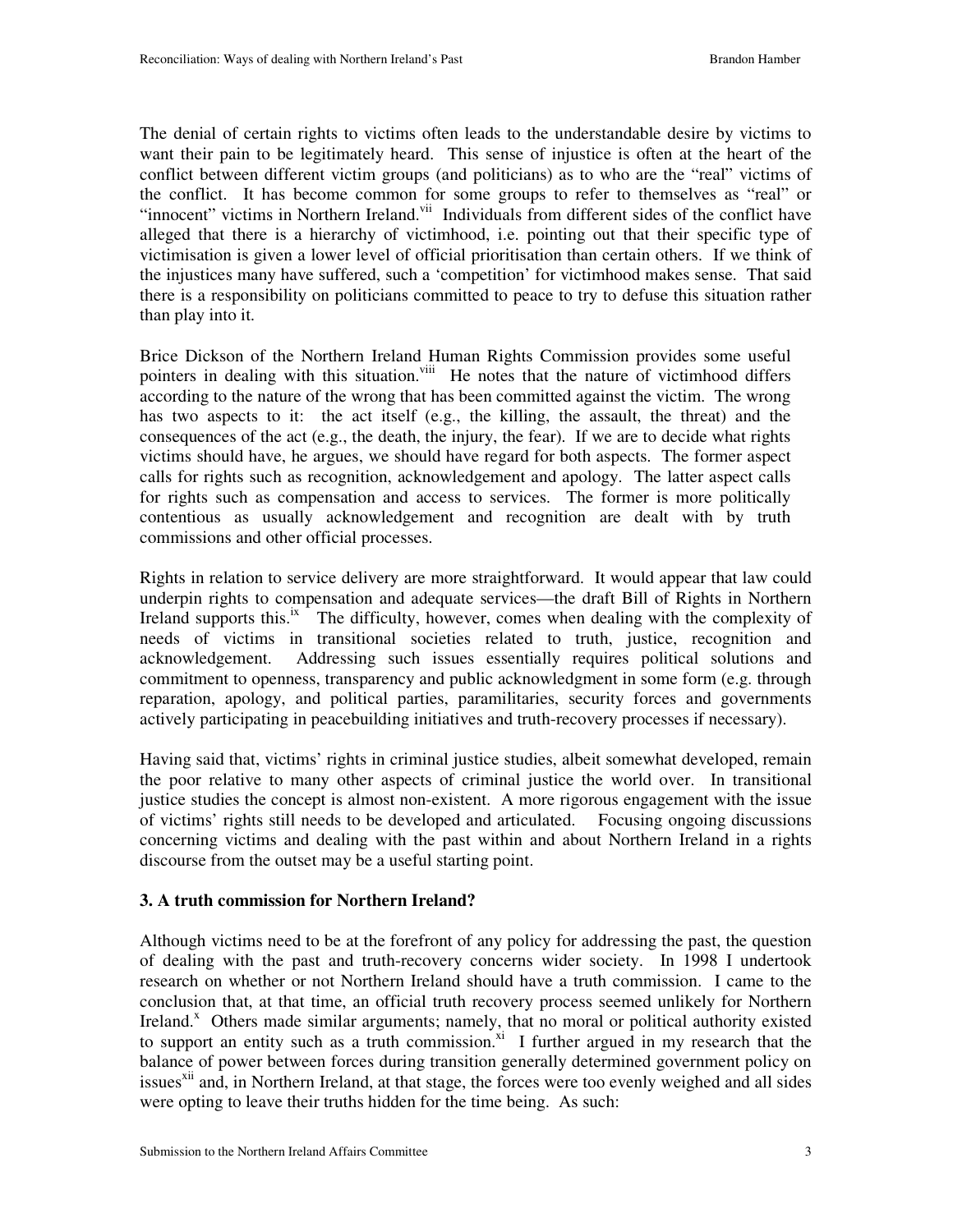Most political players demand truth from those they perceive as the other side or sides, but seem unwilling to offer the truth from their side, or acknowledge and take responsibility for their actions. This is mostly due to fear that such acknowledgement (public or otherwise) will weaken in the new dispensation and that the truth may be used against them within the context of the delicate peace that prevails. There are also those in Northern Ireland who refuse to accept that they did anything wrong or that their action (or inaction) was complicit in perpetuating the conflict. $x<sup>iii</sup>$ 

Several years on, the endpoint has not shifted significantly, but the debate and the intricacies of dealing with the past have certainly gained political and public momentum. $\frac{x^2}{x^2}$  In addition, various mechanisms that one could broadly call 'truth-recovery processes' in some shape or form are underway. $^{xy}$  International lessons (e.g. the ongoing debates about the past in Chile, recent prosecutions and additional commissions years after the official truth commission<sup>xvi</sup>) suggest a truth commission does not draw a line in the sand. It can merely help shape future debate hopefully more constructively. Michael Ignatieff feels truth commissions do not find the complete truth but rather narrow the opportunity for 'permissible lies' about the past.<sup>xvii</sup> He is of the opinion that truth commissions can provide a frame for public discourse and memory. They create a new public space for an ongoing debate.

South Africa's TRC was a bold attempt, first and foremost, to uncover the truth about what had happened in its past and, in a minority of cases, this did occur. The atrocities of the past were opened up for debate, examination and for lessons to be learnt. Each individual act of coming together (and there were several) or the few genuine acts of repentance seen during the process cannot be scoffed at in a deeply divided society. The TRC went a long way in naming individuals who were responsible for past atrocities and outlining the causes of the conflict and the wider historical context. It also taught some hard lessons about the complexity of dealing with a conflict-ridden past. It assisted in setting some accepted limits in the narrative of *what happened to whom* and, in this, reduced the range of permissible historical revisionism.<sup>xviii</sup>

Several of the TRC's recommendations or, more accurately, its calls for ongoing social, economic and political reform in South Africa are also informative. The South African government now and in the future would do well to measure its progress against many of the TRC's recommendations. Several other institutions (following TRC hearings that focused specifically on them), including the media, the health sector, judiciary, churches and business were also implored to ensure the development of a more robust human rights culture within their structures, while ensuring that South Africa becomes a more equal society.

That said, the TRC's amnesty provision meant that justice through the courts remains elusive for many victims. The granting of amnesty in exchange for truth remains a difficult issue to bear for many victims in South Africa. Lauding South Africa for its innovative approach trading truth for amnesty—is meaningless without referring to its context. South Africa's approach to reconciliation cannot be applied elsewhere without first analysing the power relations in that society and others. A truth commission granting amnesty as in the South African case is not usual practice, most focus on building a picture of the past, investigating unsolved cases and labeling responsibility, largely (but not exclusively) through the use of victim testimony.

Furthermore, truth commissions are generally used to *consolidate peace* after a formal agreement has been secured, *not to try to make peace*. The issue of timing in the incomplete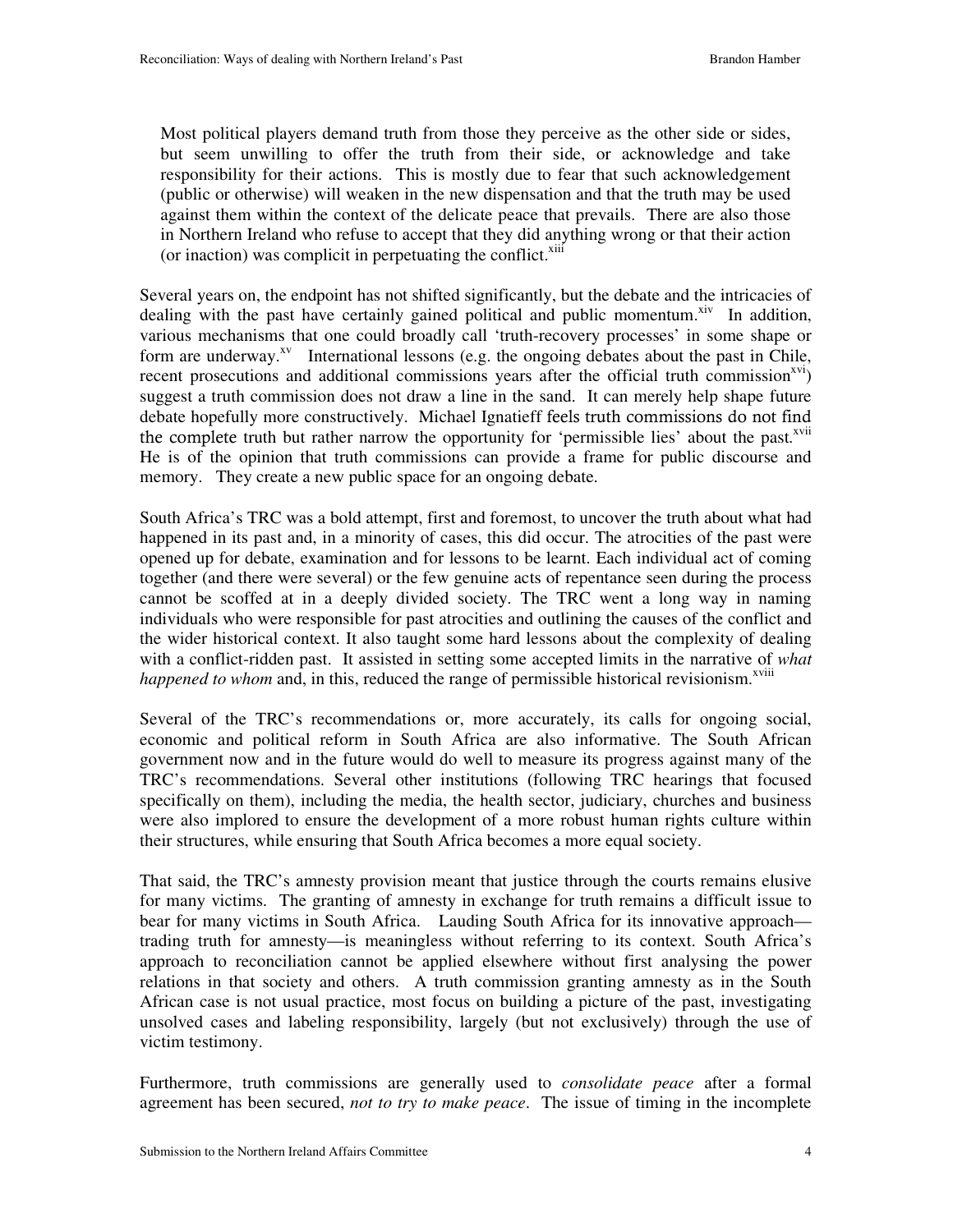Northern Ireland process remains one of the biggest stumbling blocks at this point. This does not mean questions of truth and justice will disappear in Northern Ireland; they will need to be confronted, but when the time is right and when consensus on a method for doing this can be achieved.

The mandate of the South African TRC compelled it to investigate the 'causes, nature and extent' of the South African conflict. The TRC could have certainly ventured more boldly into the 'nature and extent' of the conflict. In addition, the TRC could have fostered a greater recognition of the need for multiple and ongoing mechanisms over time to continue truth finding and deliver justice in South Africa. However, the South African TRC certainly elucidated the broad causal and historical picture fairly well. This was obviously made easier by the fact that a widely accepted truth already existed, i.e., apartheid was a morally abhorrent system that brutalised many. But, on assessment, the TRC did not simply highlight the fact that apartheid was a crime against humanity—uncomfortable 'truths' of firmly held narratives about the South African conflict were challenged on all sides.

Contrary to this, the multitude of initiatives taking place in Northern Ireland, largely unofficial, mean that the 'nature and extent' of the conflict is fairly well documented. Ongoing projects and compilation of 'victim lists'<sup>xix</sup> have documented the extent of the conflict in Northern Ireland in great detail (although developing an *official* list of those injured and killed in the conflict would be a worthwhile endeavour).

However, unlike South Africa, agreeing on or at least having a broadly accepted narrative of the 'causes' of the Northern Ireland conflict is one of the biggest challenges to building some form of reconciliation into the future. The fear—not to mention complexity—of exploring the 'causes' in an open, honest and inclusive way is the principal obstacle to engaging in a macro truth finding process. Such a process, if designed correctly and impartially, would mean for all parties involved—including the governments, political parties, security forces, paramilitaries and the public at large—potentially compromising on long-held beliefs about the causes of the conflict, or at least being prepared to allow their own perspectives to be scrutinized, and perhaps proved mistaken or misguided. The challenge such a process might present is one of the reasons why many would not support the idea of a truth commission, but equally this could be the very reason for making such a recommendation.

### **Conclusion: lessons learned**

This section briefly outlines some of the lessons from my research and work on transitional justice issues that may be relevant to the Committee's work.

**1. Inclusivity, consensus and respecting victim rights:** Any initiative to deal with the past works best if it is broadly inclusive and is driven by consensus. Truth-recovery processes and in fact any strategy for dealing with the past are most effective when there is consensus on their remit and focus. This requires genuine consultation and a serious engagement with the issues at hand. Victims also need to have their say in such a process. Many may want to tell their stories and have them *officially* documented, something that some truth commissions have done particularly effectively. But equally it is naïve to think that most victims will be satisfied with this alone. Investigation and, potentially, prosecutions will be high on victims' agendas if international experience is anything to go by. This needs to be respected and become part of the debate from the outset, as does the discussion on victim rights as was mentioned earlier.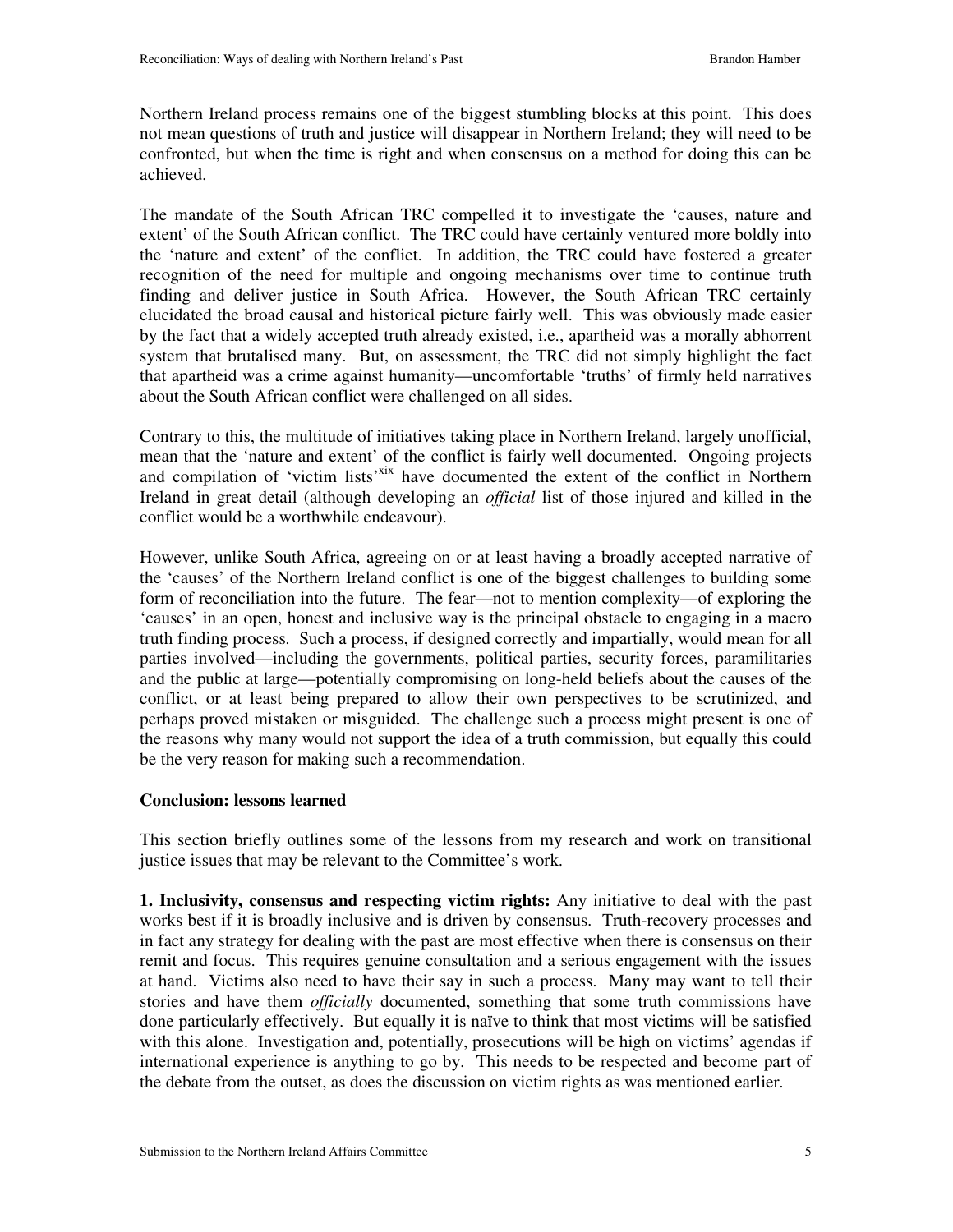**2. Victim-centred but society wide:** Any process of dealing with the past should not only focus on victims alone because the whole society generally has a responsibility to address the legacy of the past. Although processes for dealing with the past need to be victim-centred, the voting public more widely, governments, political parties, organisations, paramilitaries, security forces and public institutions need to be part of the process of dealing with the past. They all have a role in acknowledging the part they themselves played in the conflict and in finding ways to contribute to effectively addressing the consequences of conflict and meeting the needs of victims. The South African TRC sectoral hearings<sup>xx</sup> could be instructive in that regard.

**3. Transparency and public accountability**: Any process of remembering or dealing with the past needs to be transparent and publicly accountable. In South Africa, for example, the selection of truth commissioners was a public process. The public was asked to nominate individuals that they felt had a good human rights track record to be commissioners. These individuals, some three hundred, were then interviewed in public (by a selection panel selected by President Mandela) and in the full glare of television cameras. Their pasts were open to discussion if necessary and the public could send in questions to the panel if they wanted. Ultimately seventeen individuals were selected. In this way, the legitimacy of the commission was built from the start. This teaches us that transparency in selection process and operation is vital in truth-recovery related processes or any dealing with the past initiative.

**4. Authentic investment in uncovering the truth in a wide-ranging manner:** A genuine strategy for dealing with a violent past should not merely be set up for pragmatic and political reasons. There are a number of countries where truth commissions have been used as a way of 'white-washing' the past. There needs to be an authentic investment in uncovering the truth and dealing with the past as ways of learning lessons for the future. If one thinks of the example of a truth commission (as one mechanism for dealing with the past, of course), the discussion should not be narrowed at the outset (e.g. truth-recovery being discussed as something that is only dependent upon justice being relinquished as in the South African case, rather than a necessary process in itself). Some truth commissions have recommended prosecutions after their investigations. A creative and wide-ranging discussion is needed. As mentioned above, dealing with the past is long term and multifaceted, and cannot be reduced to one mechanism.

**5. Long-term commitment to reconciliation and not point-scoring:** Dealing with decades of conflict is long term, complex and time consuming. It will not entail a single approach or model, and the past cannot simply be put to rest. International lessons suggest it takes decades. There are no quick fixes. We should not rush into opinions on different methods before we have agreed that remembering, acknowledgement, truth and justice are important issues for victims and society at large. These are the principles from which any process needs to begin. The past can only be dealt with if all concerned enter the debate in an inclusive and sincere way, aimed at entrenching peace as the ultimate goal. The importance of getting this right should not be underestimated and political parties have a responsibility to create a conducive environment for such work to take place. More broadly, any discussion needs to be aimed at societal reconciliation and not point-scoring. If we do not first agree on the underlying principles (such as the importance of truth and justice or the rights of victims) all discussion will be contorted and subject to political wrangling. This will ultimately result in mechanisms that will continue the conflict by different means, rather than find ways to resolve it constructively.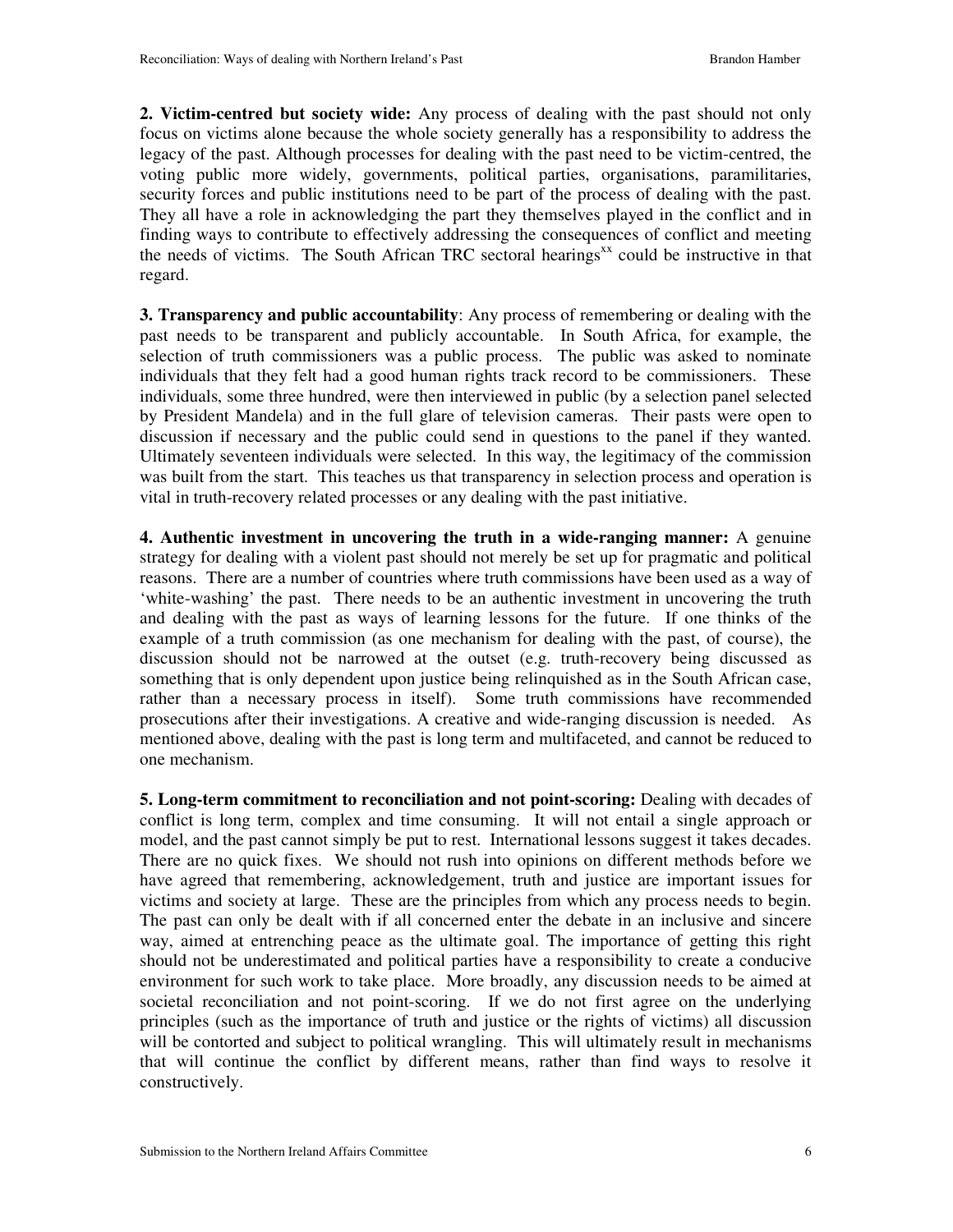#### **Endnotes**

<sup>i</sup> Brandon Hamber works as an independent research associate and consultant. He is Director of Action and Research International his own research consultancy. He is also a Research Associate of Belfast-based think-tank, Democratic Dialogue. He is a consultant to the Healing Through Remembering Project in Belfast and the Office of Psychosocial Issues at the Free University, Berlin. Previously, he co-ordinated the Transition and Reconciliation Unit at the Centre for the Study of Violence and Reconciliation in South Africa. Correspondence to mail@brandonhamber.com; see www.brandonhamber.com. The views expressed in this submission are entirely his own and do not necessarily reflect the position of any of the organisations with which he works.

ii See Bloomfield, D., Barnes, T., & Huyse, L. (Eds.). (2003). *Reconciliation after Violent Conflict: A Handbook*. Stockholm, Sweden: International Institute for Democracy and Electoral Assistance; Hamber, B., & Kelly, G. (2004). *A working definition of reconciliation*. Democratic Dialogue. Available:

http://www.seupb.org/consul\_other.htm [2004, 1 October]; and Porter, N. (2003). *The Elusive Ouest: Reconciliation in Northern Ireland*. Belfast: Blackstaff Press.

See Healing Through Remembering. (2002). *Report of the Healing Through Remembering Project*. Belfast: Healing Through Remembering. See also http://www.healingthrough remembering.com for more details. In sum, this project undertook an extensive national consultation process and published its findings on how the events concerning the conflict in and about Northern Ireland could be remembered.

iv Healing Through Remembering. (2002). *Report of the Healing Through Remembering Project*. Belfast: Healing Through Remembering.

v Many researchers and commentators mark the beginning of concerted government involvement in making policy for victims/survivors as beginning—for better or worse—with the Bloomfield Report appearing in May 1998, as well as the Wilson Report in the Republic of Ireland. These were state-sponsored initiatives aimed at making recommendations that could assist victims and recognise their suffering. The Bloomfield Report recommends further consideration of a central Northern Ireland memorial. It does not recommend a truth commission, but says this issue requires ongoing review. The Bloomfield Report, however, was met with mixed reactions. One criticism raised was that the report prioritised victims of paramilitary violence and did not pay sufficient attention to the victims of state violence. Since the Bloomfield Report there have been other government initiatives. A Victims' Liaison Unit was set up in the Northern Ireland Office (NIO) in June 1998, and a Victims' Unit in the Office of the First and Deputy First Minister as part of the Northern Ireland Assembly in July 2000. To date, the NIO and the Victims' Unit of OFMDFM claims to have spent (or allocated) over £20 million on victim-related projects. From the EU, £5.8 million has been made available for so-called victims' work for the period 2002-2004, although spending can continue to 2006. Most of these rather recent developments have been orientated towards community groups, i.e. mainly grassroots support to self-help groups and counselling organisations for victims. The launch of the Victim Strategy Document by the Victims' Unit on 6 August 2001, from a policy perspective, is the most notable government development to date in terms of assisting victims. The document sets out to develop a 'strategy to deliver practical help and services' to victims. A range of other policy-orientated initiatives have also taken place. For example, reviews of the compensation scheme and of counselling were undertaken; victim representatives were nominated to the Civic Forum; a Memorial Fund was set up; the Human Rights Commission explored the possibility of including a specific focus on victims in the Bill of Rights; and victim issues were mentioned in the Northern Ireland Assembly's Programme for Government. At the same time, over sixty victim groups, drawing from across the major political perspectives, have continued to actively operate. Their work is extensive and far-reaching, including service-delivery work such as counselling, befriending, and alternative therapies, as well as lobbying and advocacy. An initial £3 million Core Funding Scheme was set up, and a further £3 million was allocated for the work in 2003-2005 for these groups. A further two year extension is imminent. vi See Hamilton, J., Thomson, K., & Smyth, M. (2002). *Reviewing REAL Provision: An evaluation of provision and support for people affected by the Northern Ireland Troubles*. Belfast: Northern Ireland Voluntary Trust.. This was also acknowledged by government, as Minister Des Browne noted "in all that time [*thirty years of conflict*] there were no policies in relation to victims." See Irish Echo Online, February 19-25, 2003, Volume 76, Number 7.

vii Morrissey, M., & Smyth, M. (2002). *Northern Ireland After the Good Friday Agreement: Victims, Grievance and Blame*. London: Pluto Press.

viii Dickson, B. (2003). Victims' Rights. In B. Hamber & R. Wilson (Eds.), *Recognition and reckoning: The way ahead on victims issues* (pp. 47-51). Belfast, Northern Ireland: Democratic Dialogue.

<sup>ix</sup> It is interesting to note that Northern Ireland has at least to some degree and at this stage, tried to incorporate some rights-based views of victims' rights in the draft Bill of Rights. The draft Bill reads, under the heading of 'Victims of the Conflict': 'With a view to promoting the principles of truth and reconciliation in the aftermath of a lengthy period of conflict, the Government shall take legislative and other measures to ensure that the loss and suffering of all victims of that conflict and the responsibility of State and non-State participants are appropriately